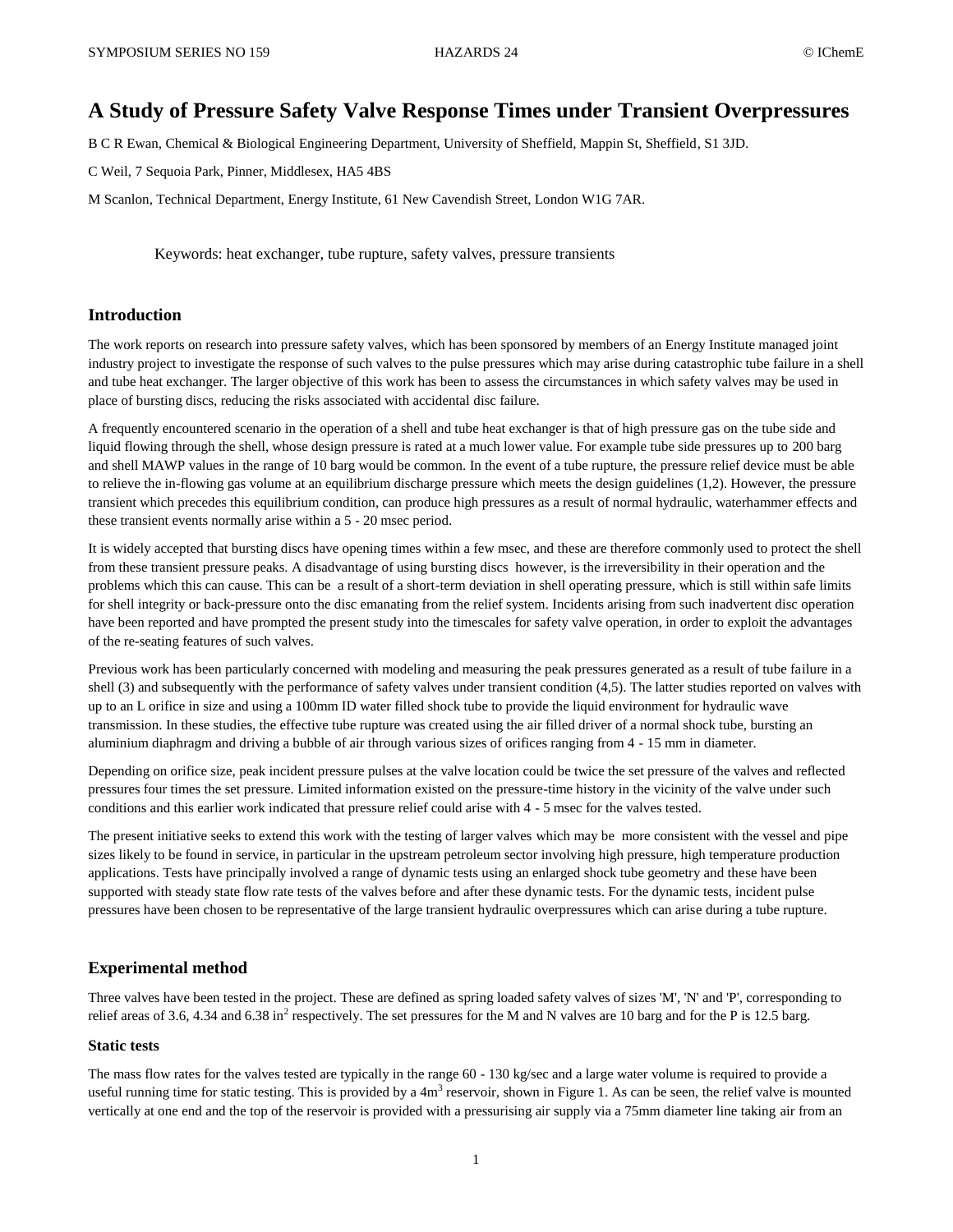adjacent high pressure receiver tank pressurised to 23 barg. The pressure applied during the tests is controlled manually by means of a gate valve on this supply line and the pressure applied during this procedure is held within approximately 1 bar of the set pressure.

The water reservoir is mounted on three load cells and the signals from these, as well as the reservoir pressure, are read to a data acquisition system reading at ten samples per second.



Figure 1. Reservoir used for valve testing under static conditions and showing M size valve in place.

Static discharge rates are measured before and after the transient pressure tests to determine any change in valve steady state performance.

# **Dynamic Tests**

Dynamic testing has followed the approach adopted in the previous series of tests on the smaller valves.

A shock tube is used to create a pressure pulse within a water column and the incident pressure adjacent to the valve of interest is monitored to identify the timescale for the opening of the valve. The pressure pulse is created by the bursting of an aluminium diaphragm which seals a high pressure air reservoir connected to the water filled column. The connection is via a discharge orifice, and the combination of reservoir pressure and orifice area determine the pulse pressure amplitude which travels down the water column at the wave speed in the tube. For the materials used, this wave speed is around 1300m/s.

For this work, the diameter of the water column tube has been increased in order to provide a larger flow capacity to suit the larger valves being used. The air reservoir is monitored with a standard pressure transmitter and the water column is monitored using four piezoelectric pressure transducers (K1 - K4) and associated charge amplifiers. Data for all sensors are collected using Labview on a PC. During the operation of the tube, data are collected with a repeat interval of 20 usec. Since much of the time of interest is within the first 15 msec, data are collected over a 240 msec period for each test. The raw data from each test are therefore the time resolved variations of the reservoir pressure sensor and the four piezoelectric sensors.

The overall schematic geometry of the shock tube is shown in Figure 2 and a photograph of the tube-end geometry in Figure 3. This indicates that the relief valve, located to the right end of the diagram, is oriented in the vertical position. Water discharge from the valve is unimpeded and exits the building via a 600mm diameter plastic collection tube.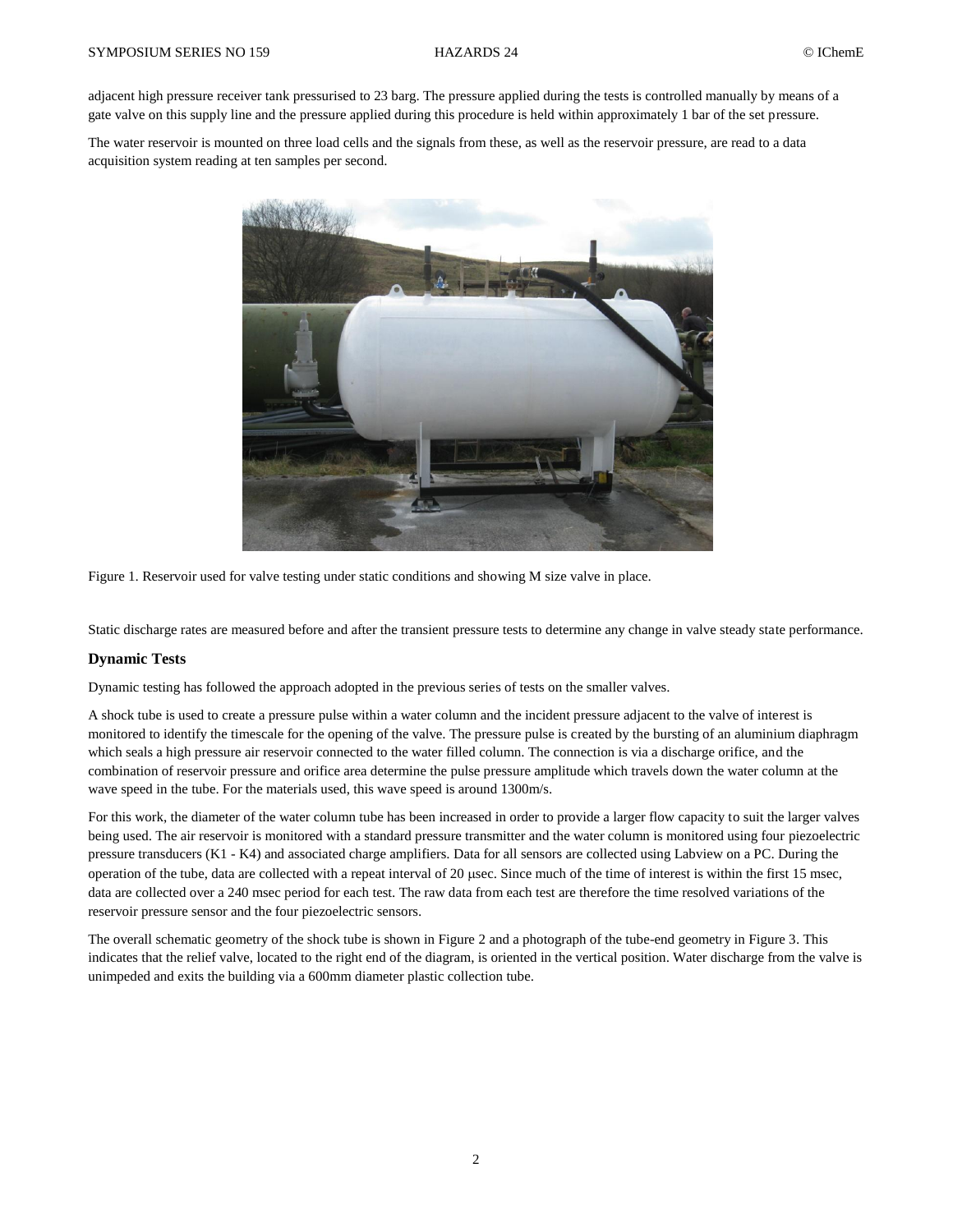

Figure 2. Overall schematic of shock tube indicating positions of 'driver', piezoelectric pressure sensors (K1 - K4) and relief valve for testing.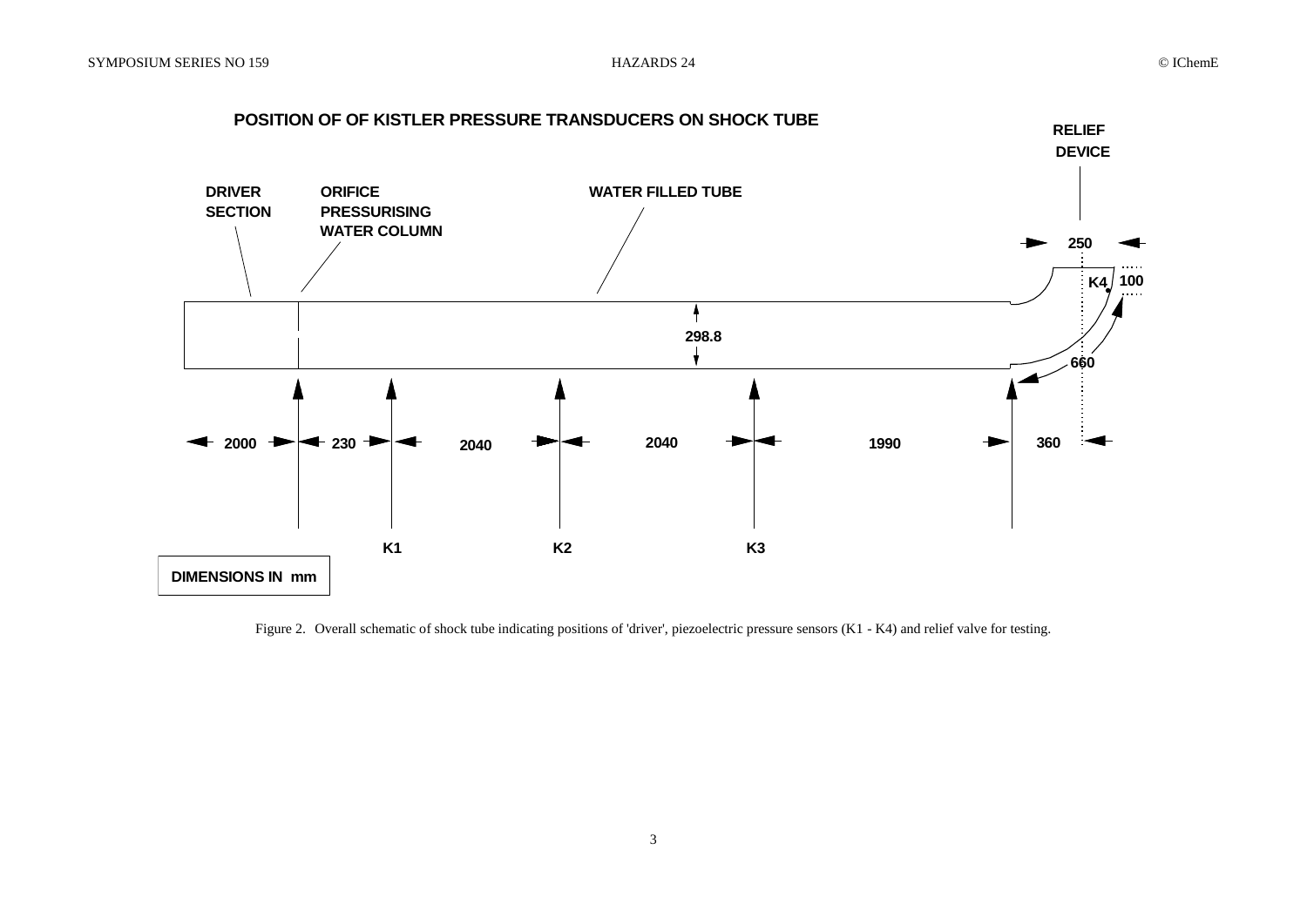

Figure 3. Relief valve (N) located at end of the water filled tube, also showing water outlet used for water filling and valve air bleed leg.

Based on previous results, the test programme for the three valves has set a range of target incident pulse pressures. These are indicated in Table 1 as well as their case identifiers for later reference. As can be seen, the maximum incident pulse pressure is aimed at being four times the set pressure.

The data capture are triggered by a signal appearing on K2, and some pre-triggered data are also collected to ensure that the K1 signal is captured as well as the reservoir pressure signal prior to the rupture of the aluminium diaphragm. The exact moment of diaphragm rupture is not under the control of the operator and is determined by the failure behaviour of the diaphragm being used. With this in mind, a series of pre-test calibration checks were carried out to establish the combination of diaphragm thickness and discharge orifice areas which would result in particular pulse pressures within the water filled column. This procedure is not exact and diaphragms tend to rupture over a range of applied reservoir pressures. However, the target incident pulse pressures identified in Table 1 are broadly achieved.

Operation of the tube involves:

- placement of the rupture diaphragm at reservoir exit and plastic seal over discharge orifice to contain water during filling
- filling of the water filled tube
- removal of air bubbles
- closure of inlet/outlet valves
- activation of the charge amplifiers
- pressurising of reservoir to the point of diaphragm rupture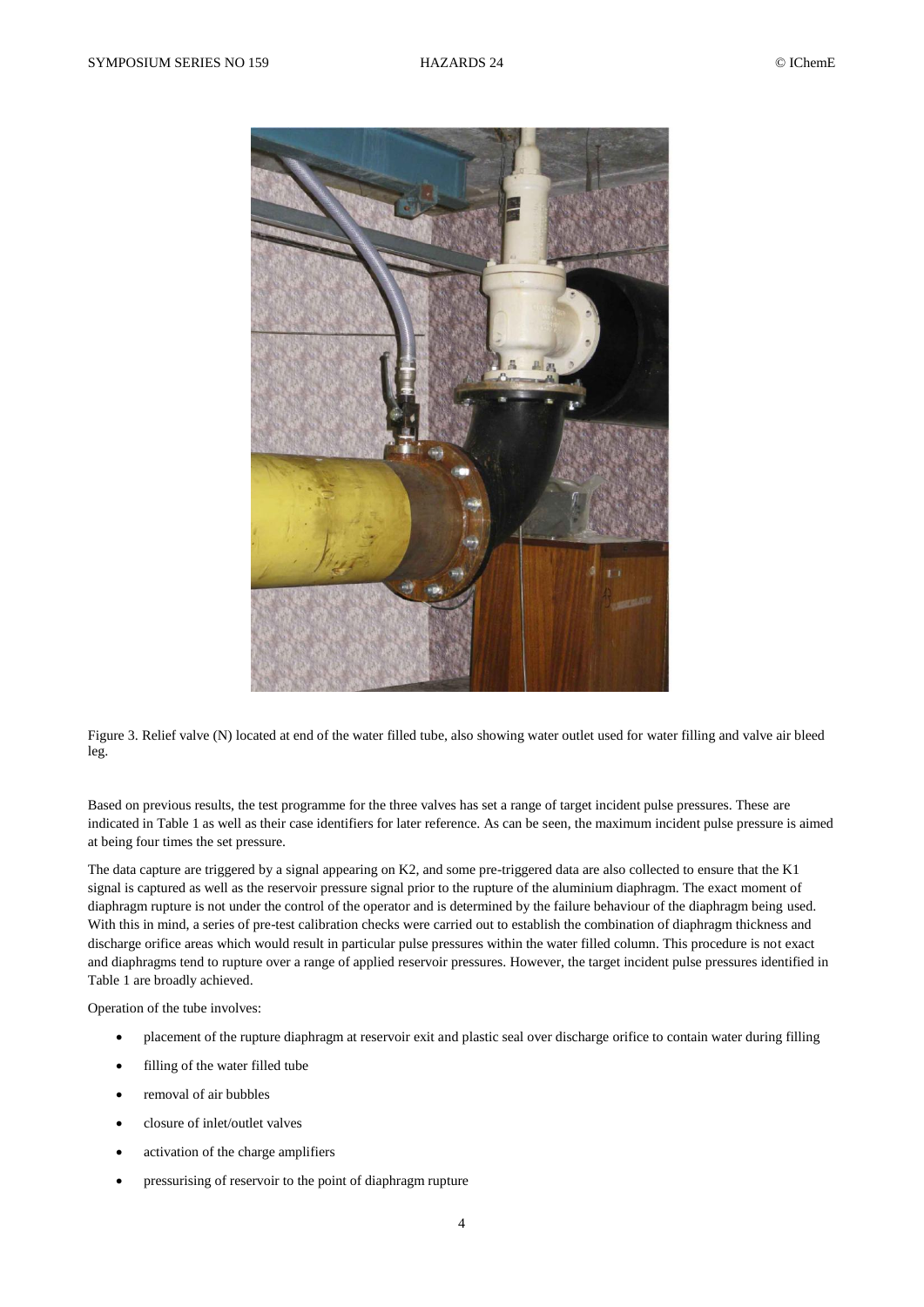# SYMPOSIUM SERIES NO 159 HAZARDS 24 CIChemE

Air bubble removal involves running water through the tube for around 20 minutes and bleeding of any air from the bleed points set up to remove any air traps within the system. The largest of these is the entry chamber to the relief valve which is at a dead end of the filling system. For this purpose, a vertically movable bleed leg is fixed within the elbow at the end of the tube and the open end of this leg is placed in contact with the valve seat during filling. When water flows from this bleed point the leg is closed and moved to a lower position.

| Valve type | Set pressure (barg) | <b>Incident pressure</b><br>pulse (barg) | <b>Target pressure</b><br>identifier                                |  |
|------------|---------------------|------------------------------------------|---------------------------------------------------------------------|--|
| M          | 10                  | 12<br>15<br>25<br>40                     | M 1.2<br>M 1.5<br>M 2.5<br>M 4.0                                    |  |
| ${\bf N}$  | 10                  | 12<br>15<br>25<br>40                     | N <sub>1.2</sub><br>N <sub>1.5</sub><br>N <sub>2.5</sub><br>$N$ 4.0 |  |
| P          | 12.5                |                                          | P 1.2<br>P <sub>1.5</sub><br>P 2.5<br>P 4.0                         |  |

Table 1. Target test conditions for dynamic testing, based on multiples of valve set pressure.

# **Results**

# **Static tests**

A sample trace showing the discharge and pressure behaviour for one of the valves is provided in Figure 4. The pressure curve shows the onset of valve opening, while the tank mass shows a fairly linear decrease with time over a 20 second period. Near the end of this period the gradient decreases and when this time point is compared with corresponding video footage, it is clear that air is also being expelled from this time onwards, i.e. a two phase mixture is being discharged. Discharge rates are therefore calculated using only the linear part of the curves for the valve characterisations. The performance data captures three parameters from these curves, opening pressure, mass flow rate (during constant mass flow period) and average applied pressure during the linear region.



Figure 4. Example variation of water tank mass and applied tank pressure with time during valve discharge test.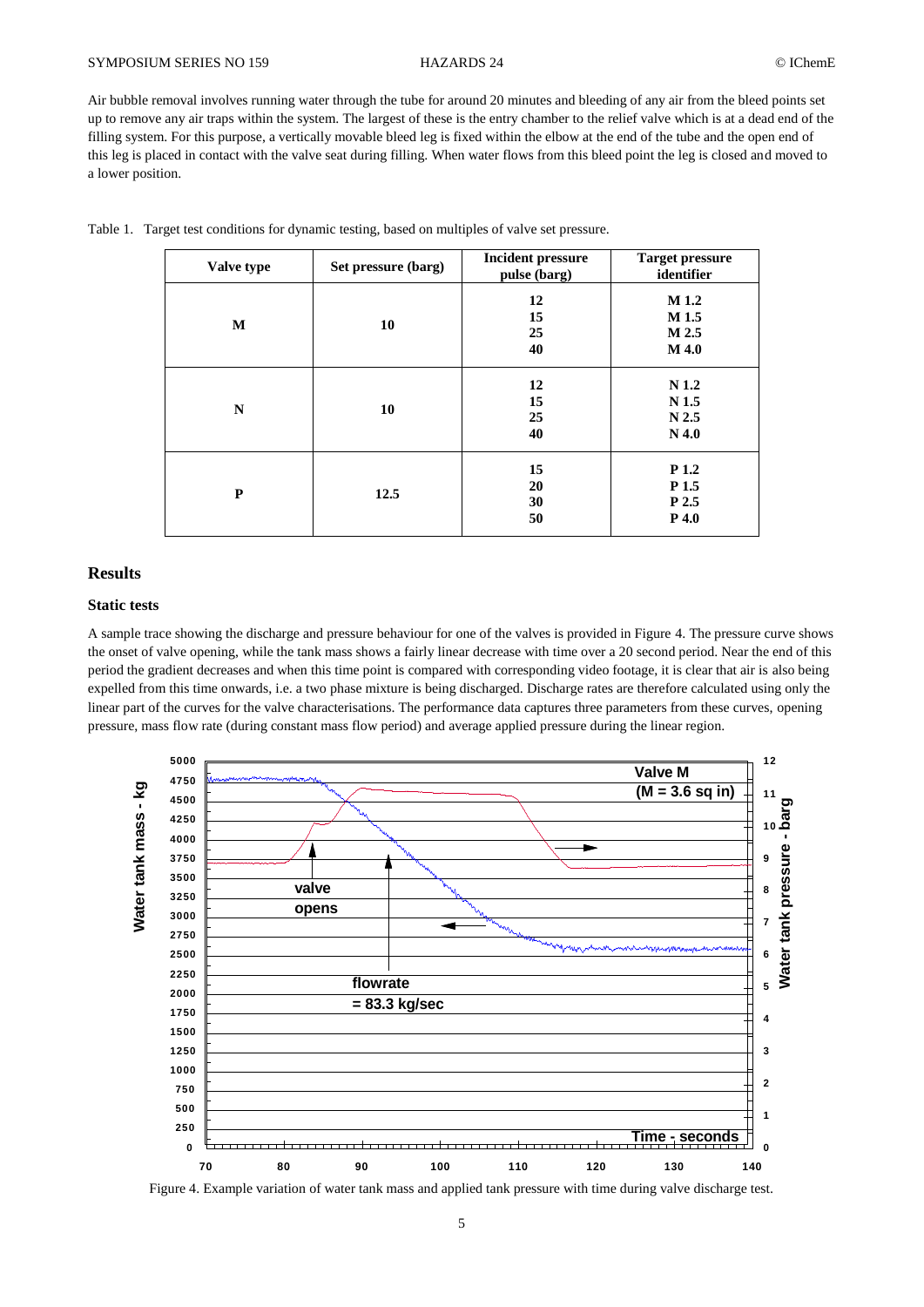Table 2 shows the data collected together from these tests. There is some small variation of opening pressures observed within each set and generally the mass flow rates measured increase with increasing pressure above the set pressure. It can be seen for all valves that the post-dynamic tests results are closely similar to those before dynamic testing and therefore the conclusion is that performance has been unaffected by these dynamic tests.

| Valve | Test<br>ID  | Before dynamic test                    |                     | Test<br>ID                               | After dynamic test |                                        |                     |                                          |
|-------|-------------|----------------------------------------|---------------------|------------------------------------------|--------------------|----------------------------------------|---------------------|------------------------------------------|
|       |             | Valve<br>opening<br>pressure<br>(barg) | Flow rate<br>(kg/s) | Average<br>applied<br>pressure<br>(barg) |                    | Valve<br>opening<br>pressure<br>(barg) | Flow rate<br>(kg/s) | Average<br>applied<br>pressure<br>(barg) |
|       |             |                                        |                     |                                          |                    |                                        |                     |                                          |
| M     | a           | 10.1                                   | 67.4                | 10.10                                    | a2                 | 10.1                                   | 85.9                | 11.27                                    |
|       | h           | 10.2                                   | 83.3                | 11.07                                    | b2                 | 10.1                                   | 86.7                | 11.07                                    |
|       | c           | 10.1                                   | 82.1                | 10.99                                    |                    |                                        |                     |                                          |
|       | a           | 10.5                                   | 108.7               | 11.47                                    | a2                 | 10.3                                   | 100.7               | 10.73                                    |
| N     | b           | 10.7                                   | 100.9               | 11.31                                    | b2                 | 10.4                                   | 100.6               | 10.73                                    |
|       | c           | 10.4                                   | 101.1               | 11.21                                    |                    |                                        |                     |                                          |
| P     | a           | 12.8                                   | 98.2                | 13.21                                    | a2                 | 12.8                                   | 91.2                | 13.1                                     |
|       | h           | 12.8                                   | 127.0               | 13.54                                    | b2                 | 12.8                                   | 100.6               | 13.1                                     |
|       | $\mathbf c$ | 12.7                                   | 110.0               | 13.44                                    |                    |                                        |                     |                                          |

Table 2 Collected static test results for three safety valves, before and after dynamic tests.

### **Dynamic tests**

The pressure traces for K1 - K4 contain some complex behaviour and these can be characterised by short term and long term behaviour. Taking Figure 5 as an example for the M valve (M 2.5b), where 0 msec corresponds to the instant of diaphragm rupture, an incident pressure pulse of around 30 barg develops and propagates down the water filled tube. There can be seen pressure rises on K1 to K4 at different time positions corresponding to the transit delays to the transducers of the pulse. K4 shows an almost doubling of the pulse as it reflects from the closed valve position followed by a decay as the valve opens.



Figure 5. Pressure traces on K1 - K4 as initial pressure wave develops along water filled tube following upstream diaphragm rupture, Diaphragm burst pressure and orifice discharge diameter are indicated.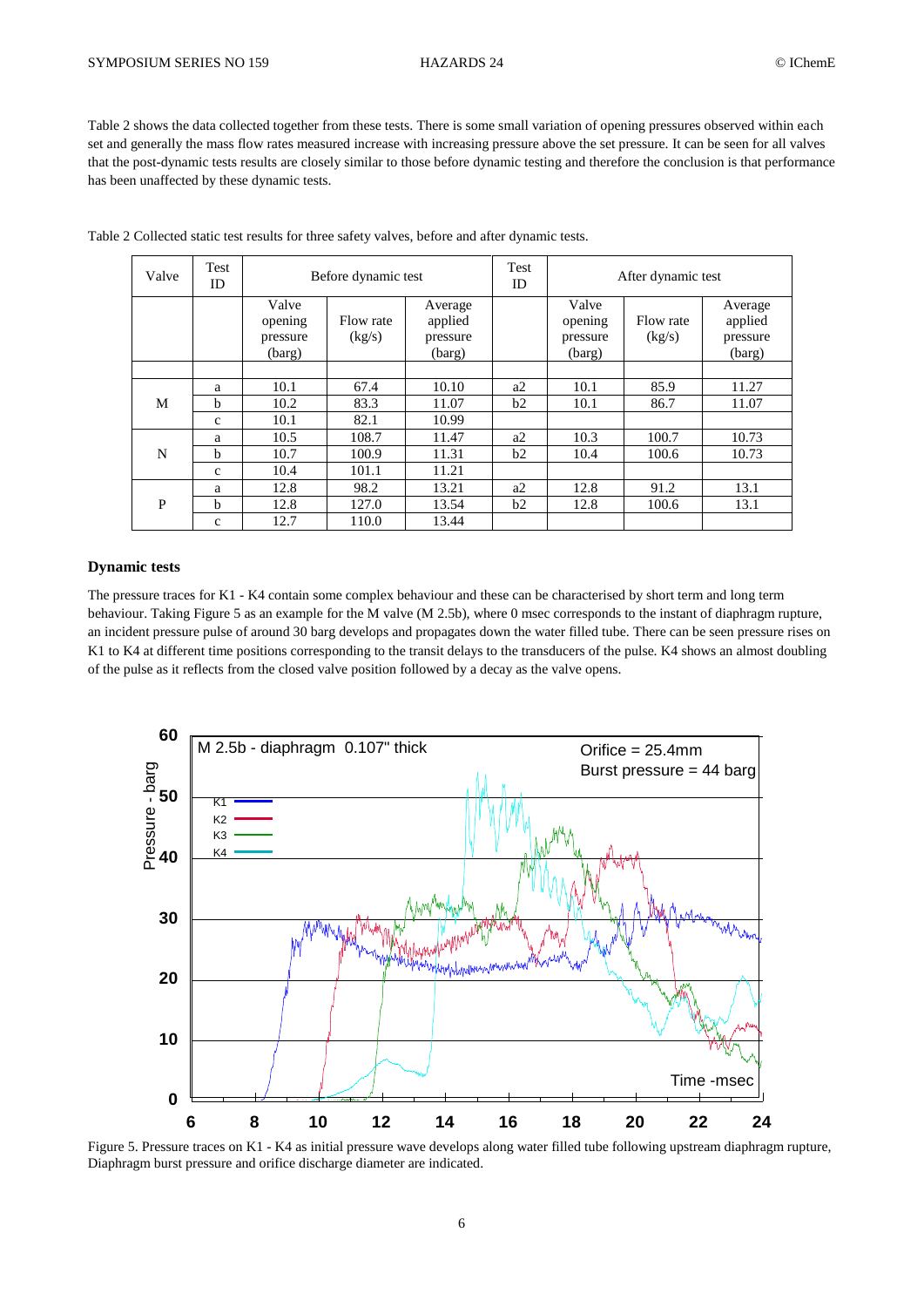Figure 6 shows the longer term behaviour of the pressure as the oscillations in valve opening and closing quickly decay to a pseudosteady discharge condition.



Figure 6. Long term pressure wave behaviour leading to steady valve discharge.

These pressure behaviours are typical of that for all of the valves tested under the range of pressures noted above.

The time delays in combination with the transducer separations correspond to a wave speed close to 1300 m/s. A key feature of the piezoelectric pressure traces is the reflected pressure wave behaviour, first seen on K4 and later on K3 and K2. This reflected pressure at K4 is the effective drive pressure for the opening of the valve.

Returning to Figure 5, an anomalous feature on the K4 trace is the initial rise in pressure starting at 9 msec and peaking around 6 barg at 12 msec. Investigation of this feature showed it to be due to a slight movement of the tube as the upstream aluminium diaphragm ruptures giving rise to a temporary pressure fluctuation at K4.

Following the initial pressure rise on K4, the pressure peaks and falls as the valve opens. As the pressure falls to the set pressure the valve begins to close again, after which the pressure will rise again and the relief process repeats. Of particular interest is the timescale for the initial pulse to rise and fall as this is uniquely connected with the valve response behaviour. In previous work the valve opening was modeled and the resulting pressure traces were reproduced using a characteristic valve response time. From that work it was clear that the valve response time was close to the rise and fall time of the initial pulse on K4 and for the present reporting, this measure has been extracted from the recorded pressure data.

This is explained with reference to Figure 7, where the measured rise and fall time (RFT) is taken as that time between the point at which the set pressure is initially exceeded and when the pressure returns to the set pressure after valve opening. In some cases the pressure drops to a minimum that is above the set pressure , in which case the time at the minimum is taken.

This present paper presents these values of the RFT for all of the cases of Table 1.

Each of the twelve conditions shown in Table 1 is repeated between two and four times

The RFT values for the full set of data are shown in Table 3, where the case identifiers relate to those shown in Table 1.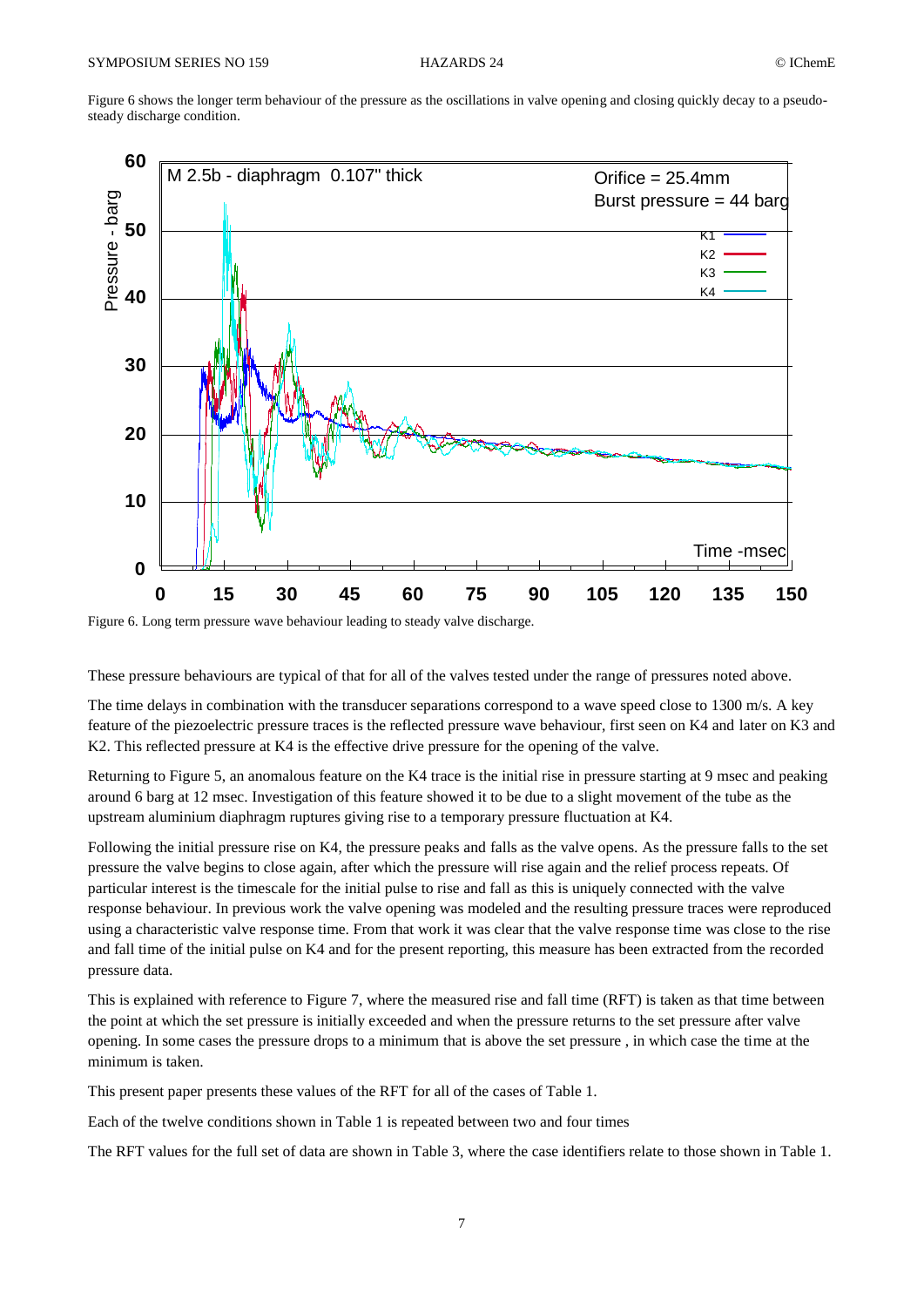

Figure 7. Schematic showing the extraction of the rise and fall time from the K4 pressure trace.

Table 3. Time response data for valve dynamic testing using shock tube generated pulse pressures.

| Valve/target pressure <sup>1</sup> | Case identifier | Peak reflected<br>pressure (barg) | RFT (msec)       |  |
|------------------------------------|-----------------|-----------------------------------|------------------|--|
|                                    | $\rm{a}$        | 27.5                              | 6.4              |  |
| M 1.2                              | $\overline{b}$  | 28.0                              | $\overline{5.9}$ |  |
|                                    | $\rm{a}$        | 36.0                              | 6.8              |  |
| M 1.5                              | b               | 37.0                              | 6.2              |  |
|                                    | $\mathbf c$     | 37.5                              | 6.5              |  |
|                                    | $\rm{a}$        | 65.0                              | 7.7              |  |
| M 2.5                              | $\mathbf b$     | $\overline{54.0}$                 | $\overline{7.1}$ |  |
|                                    | $\mathbf c$     | 56.0                              | $\overline{7.7}$ |  |
|                                    | $\rm{a}$        | 67.5                              | 7.1              |  |
| M 4.0                              | $\mathbf b$     | 70.0                              | 7.2              |  |
|                                    | $\mathbf c$     | 74.0                              | 7.1              |  |
|                                    | $\rm{a}$        | 35.0                              | 7.0              |  |
| $\rm N$ 1.2                        | $\mathbf b$     | 27.5                              | 6.5              |  |
|                                    | $\mathbf c$     | 27.0                              | 6.3              |  |
|                                    | $\rm{a}$        | 36.0                              | 6.2              |  |
| $\rm N$ 1.5                        | b               | 36.0                              | 6.4              |  |
|                                    | $\mathbf c$     | 38.0                              | 6.3              |  |
|                                    | $\mathbf d$     | 33.0                              | 6.9              |  |
|                                    | $\rm{a}$        | 51.0                              | 7.6              |  |
| N 2.5                              | $\bf b$         | 51.0                              | 7.6              |  |
|                                    | $\mathbf c$     | 53.0                              | 7.6              |  |
| $N$ 4.0                            | $\rm{a}$        | 60.0                              | 7.3              |  |
|                                    | $\mathbf b$     | 68.0                              | 6.9              |  |
|                                    | $\rm{a}$        | 35.0                              | $6.8$            |  |
| P 1.2                              | $\mathbf b$     | 36.0                              | 6.7              |  |
|                                    | $\mathbf c$     | 35.0                              | 6.7              |  |
|                                    | $\rm{a}$        | 44.0                              | 6.7              |  |
| $\rm P$ 1.5                        | b               | 40.0                              | 6.6              |  |
|                                    | $\mathbf c$     | 40.0                              | 6.2              |  |
|                                    | $\rm{a}$        | 52.0                              | $\overline{7.2}$ |  |
| P 2.5                              | $\mathbf b$     | $\overline{52.0}$                 | 6.6              |  |
|                                    | $\mathbf c$     | 52.0                              | 6.7              |  |
| P 4.0                              | $\rm{a}$        | 80.0                              | 7.8              |  |
|                                    | $\overline{b}$  | 80.0                              | 7.8              |  |

Note 1 Valve identifier, e.g. M 1.2, refers to valve M with an incident pressure 1.2 times the set pressure. RFT is the rise and fall time of the incident pulse pressure recorded at K4 as depicted in Figure 7.